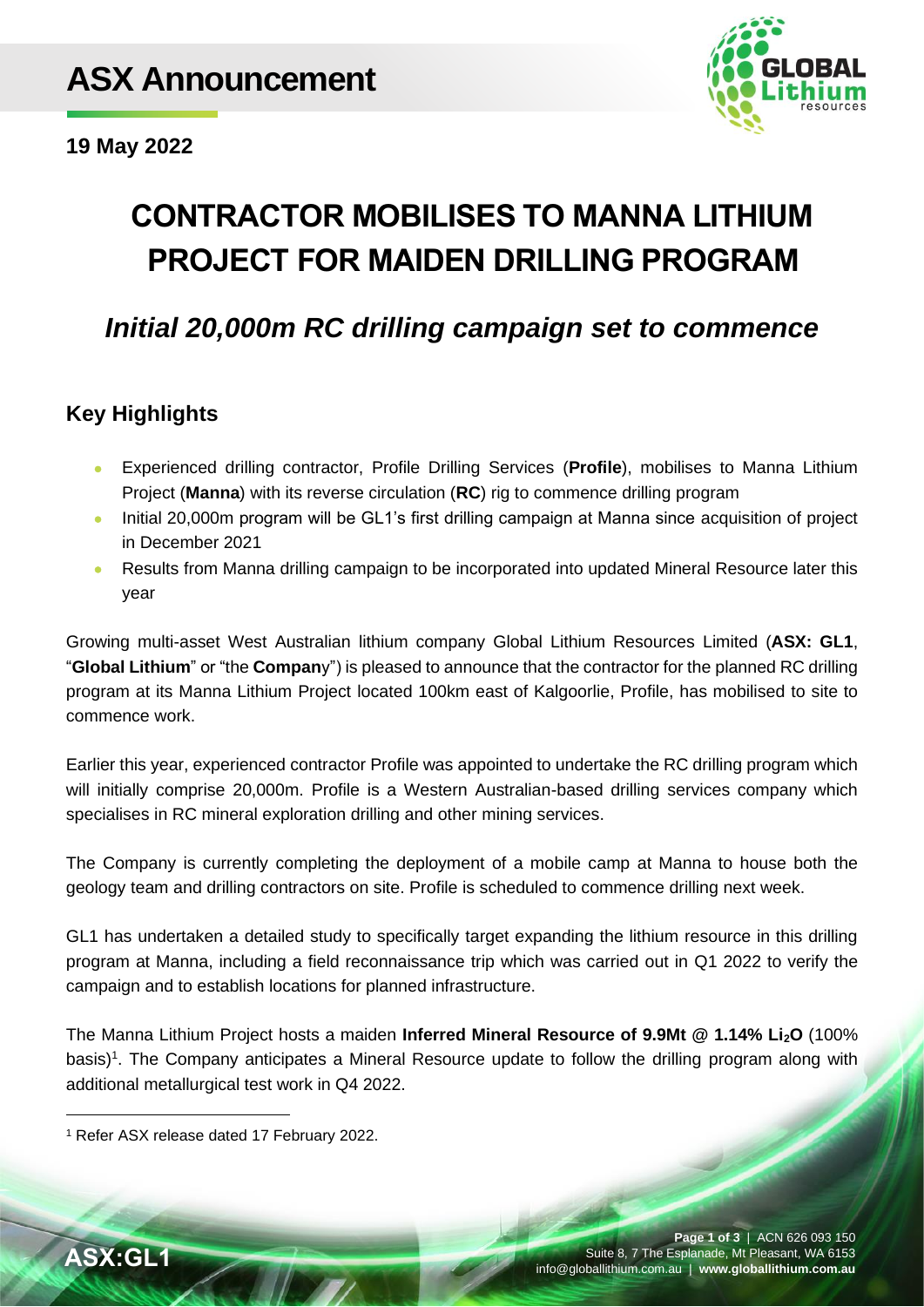### **Global Lithium Head of Geology Stuart Peterson commented,**

*"Profile's mobilisation to the Manna Lithium Project takes us a key step closer to commencing drilling at the site, an important milestone for the Company. We are excited to now be on the verge of having exploration programs underway at our two lithium assets in Tier 1 Western Australian jurisdictions with the RC campaign at the Marble Bar Lithium Project also continuing.*

*"Profile is a highly experienced drilling contractor which we are confident will deliver this program on budget and schedule. We look forward to updating the market and shareholders of progress at Manna during drilling and then later as the initial results from this program become available."*



**Figure 1.** Profile Drilling Services mobilising to the Manna Lithium Project east of Kalgoorlie.

Approved by the board of Global Lithium Resources Limited.

For more information:

**Ron Mitchell** *Executive Director* [info@globallithium.com.au](mailto:info@globallithium.com.au) +61 8 6103 7488

**Victoria Humphries** *Media & Investor Relations* [victoria@nwrcommunications.com.au](mailto:victoria@nwrcommunications.com.au) +61 (0) 431 151 676